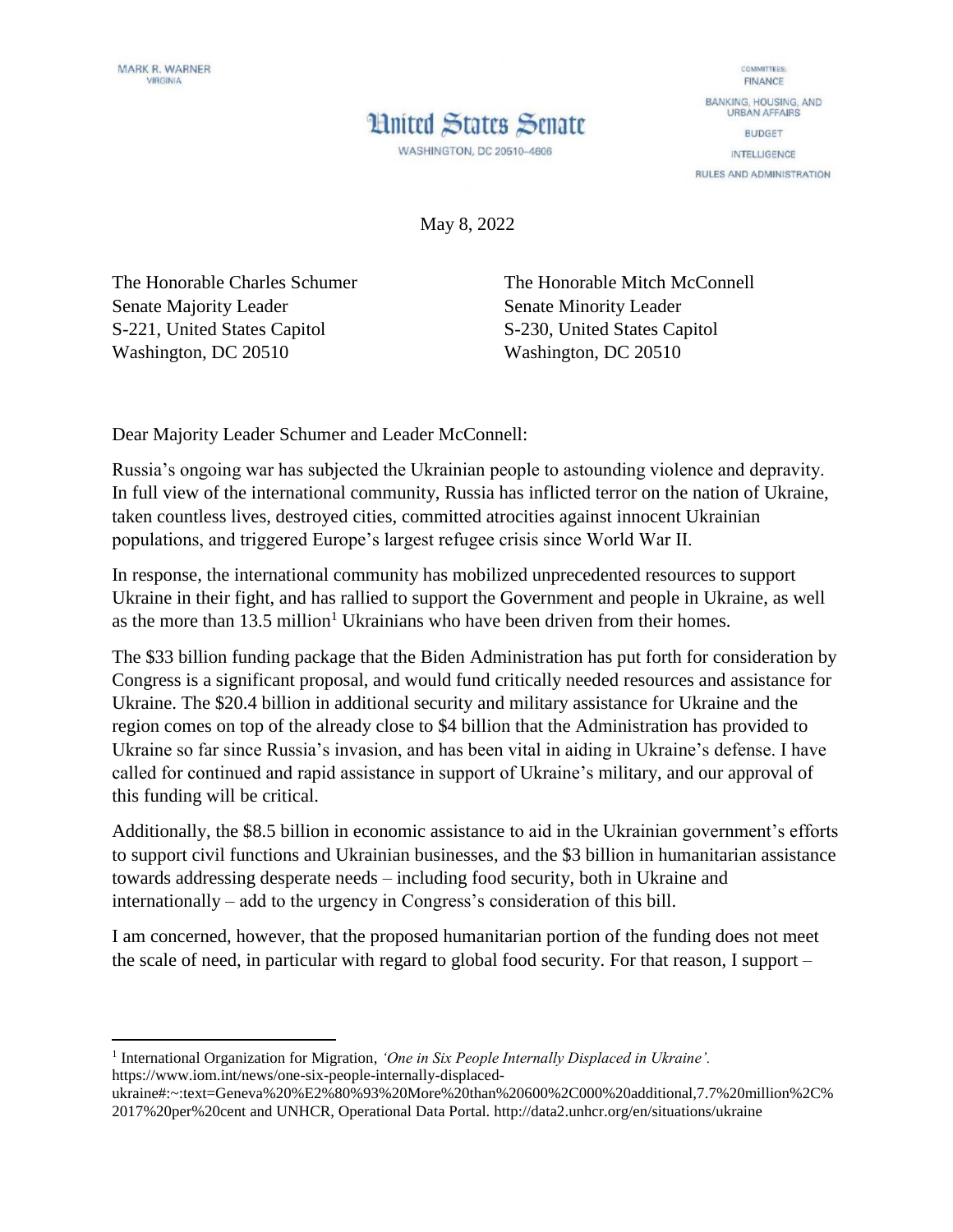and I urge my colleagues to support – an increase in funding for food assistance in this package to at least \$5 billion.

Even prior to Russia's invasion of Ukraine, global hunger had reached dire levels. According to the *2022 Global Report on Food Crises*, published by the Global Network Against Food Crises, nearly 193 million people were experiencing food insecurity at crisis levels in 2021 – surpassing all prior records documented by the report<sup>2</sup>. In the countries that the report has identified as being consistently among the most concerning, food insecurity had nearly doubled over five years.

These global trends face alarming escalation the longer Russia wages war on Ukraine. Ukraine and Russia combine to produce roughly 30 percent of the world's wheat exports<sup>3</sup>. According to the United Nations (UN), in the eight months that led up to the start of the war Ukraine alone had exported 50 million metric tonnes of grain. Ukrainian exports during that period fed nearly 400 million people<sup>4</sup>. With supply and export disruptions combining with rising fuel, fertilizer, and cooking oil prices, the World Food Program (WFP) cautions that close to 50 million new people will be driven to acute hunger – with sub-Saharan Africa being hit the hardest.

In Ukraine and in the surrounding region, the UN estimates that more than 10 million people are in desperate need of critical assistance, including food aid<sup>5</sup>. One-third of all Ukrainian households are facing food insecurity, with much of that concentrated on families who have been forced into refugee or internally displaced person status. Significant additional international food assistance is needed in Ukraine to prevent the hunger crisis from intensifying.

Non-governmental organizations (NGOs) and humanitarian groups have performed a critical function in responding to this crisis, by providing hot meals, food supplies, critical medical care, cash support, and other desperately needed assistance to the people of Ukraine. In addition to providing boosted funding to support the lifesaving efforts by these organizations, the United States Agency for International Development (USAID) should take all appropriate steps to make these funds available to organizations with demonstrated success, as expeditiously as possible. USAID should be encouraged to provide this funding to an expanded partner base, utilizing the capacity of local organizations or those that work to activate local entities, as well as innovative and non-traditional partners. By working to quickly implement these funds based on ability to make, or continue to make, a proven impact on the ground – we can help ensure that these funds are having a maximized impact in aiding those most in need.

 $\overline{a}$ 

<sup>2</sup> World Food Programme, *'Global Report on Food Crises – 2022'.* https://www.wfp.org/publications/global-reportfood-crises-

<sup>2022#:~:</sup>text=The%202022%20Global%20Report%20on,economic%20shocks%2C%20and%20weather%20extrem es.

<sup>3</sup> Agricultural Market Information System, Market Monitor http://www.amis-

outlook.org/fileadmin/user\_upload/amis/docs/Market\_monitor/AMIS\_Market\_Monitor\_current.pdf

<sup>4</sup> United Nations, *'WFP appeals for re-opening of Ukraine ports to avert looming famine threat'.*  https://news.un.org/en/story/2022/05/1117722

<sup>5</sup> OCHA, *'WFP Ukraine and Neighboring Countries Situation Report #15, 1 May 2022* 

https://reliefweb.int/report/ukraine/wfp-ukraine-and-neighbouring-countries-situation-report-15-1-may-2022